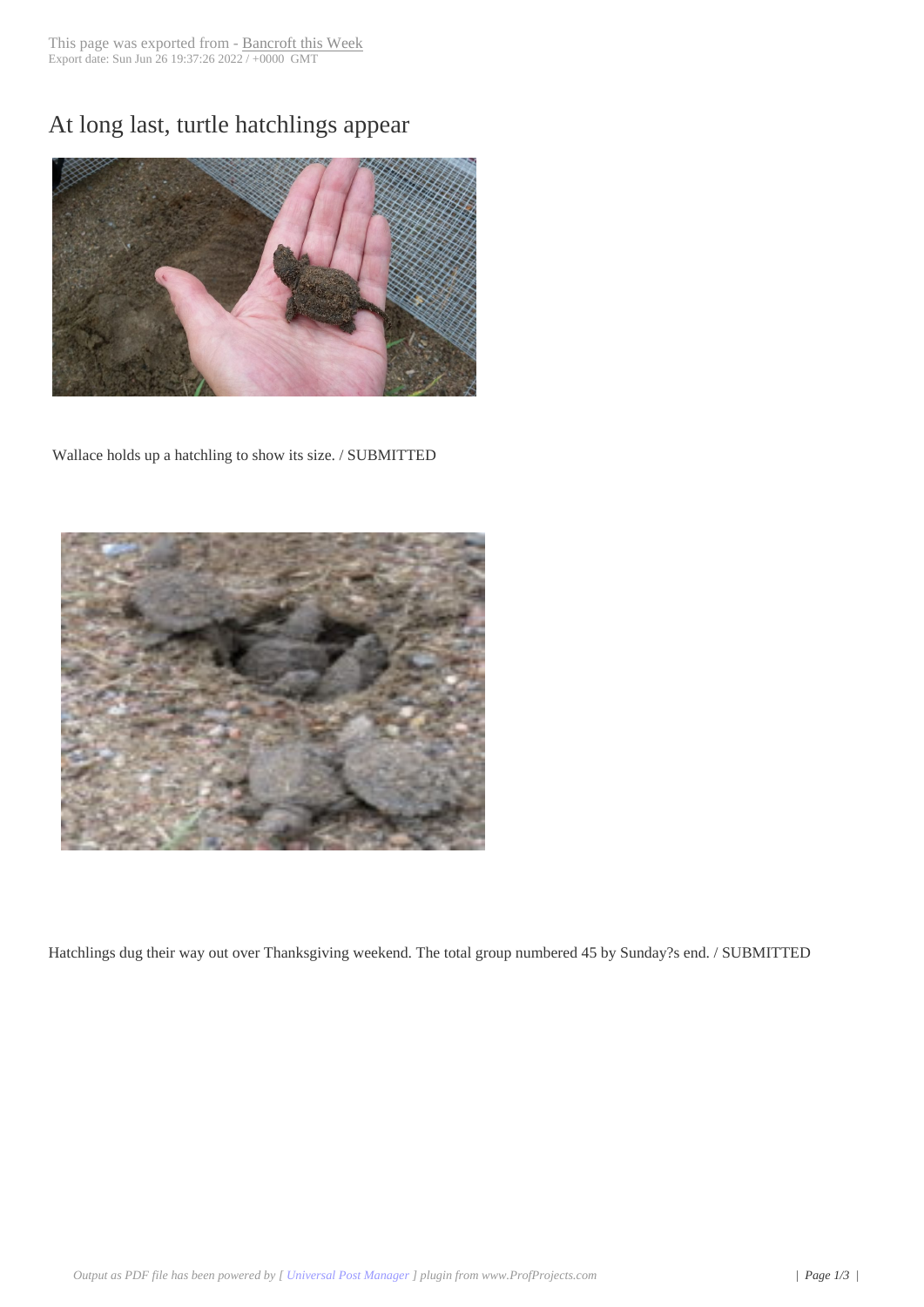

Female snapping turtle, Boadicea, climbed out of Tait Lake and made her nest at the foot of Kelly Wallace?s driveway. / **SUBMITTED** 

It was looking like the turtle hatchlings might not show up this year but good news, although later than usual, the hatchlings are emerging from their nests.

After a year that has been so bad for the turtles in Ontario ? the most recent update from the Kawartha Turtle Trauma Centre was that 847 turtles had been admitted to it as of Sept. 30, with 90 per cent having been struck by a motor vehicle ? new baby turtles are a welcome sight and a sign of hope for a better future.